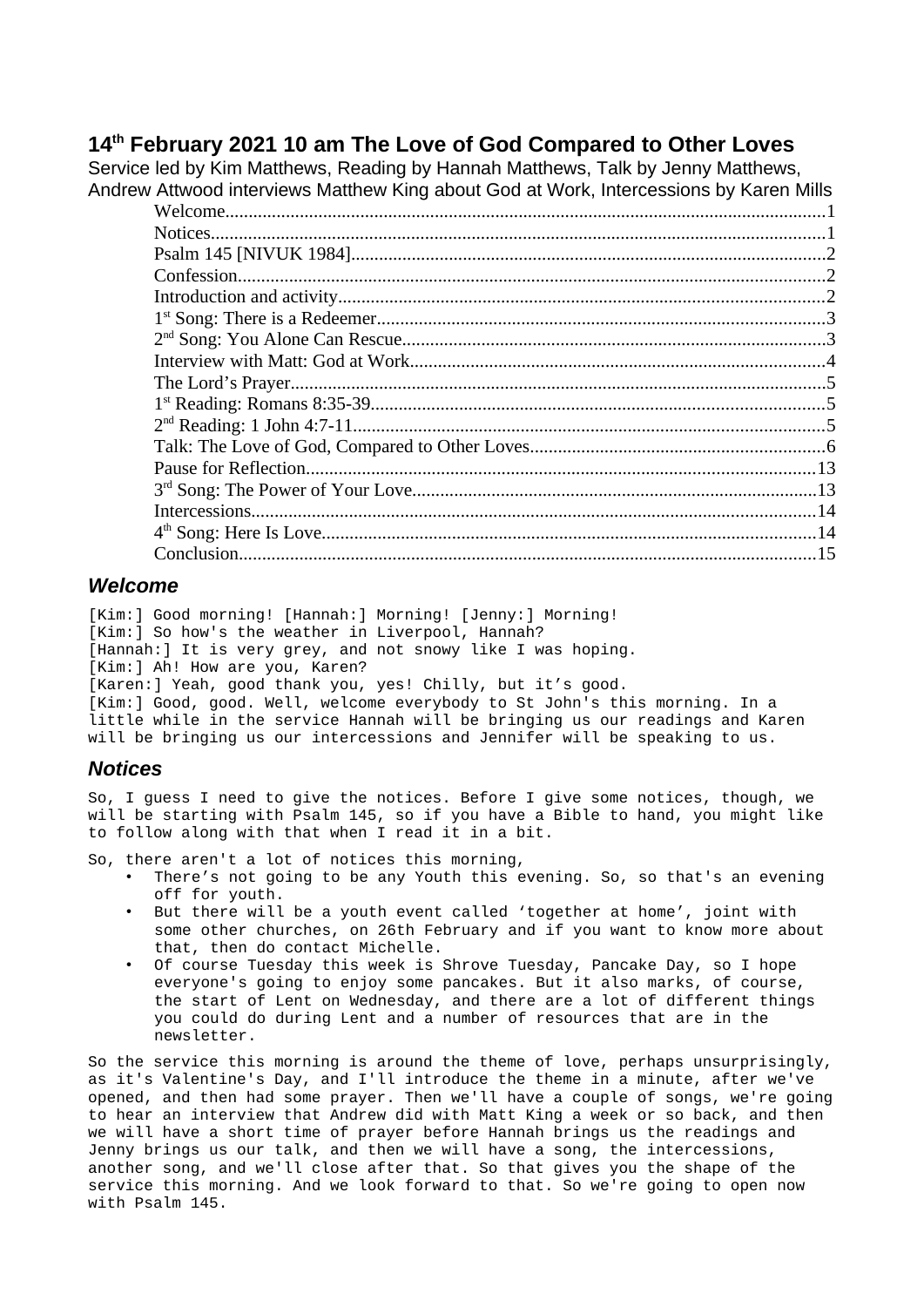## <span id="page-1-2"></span>*Psalm 145 [NIVUK 1984]*

- 1 I will exalt you, my God the King;  $\rightarrow$  I will praise your name for ever and ever.
- 
- 3 Great is the LORD and most worthy of praise; ♦ his greatness no one can fathom.
- 4 One generation will commend your works to another; ♦ they will tell of your mighty acts.
- 5 They will speak of the glorious splendour of your majesty  $\rightarrow$  and I will meditate on your

wonderful works.

- 6 They will tell of the power of your awesome works  $\rightarrow$  and I will proclaim your great deeds.
- 7 They will celebrate your abundant goodness ♦ and joyfully sing of your righteousness.
- 8 The LORD is gracious and compassionate, ♦ slow to anger and rich in love.
- 9 The LORD is good to all:  $\rightarrow$  he has compassion on all he has made.
- 10 All you have made will praise you, O LORD;  $\bullet$  your saints will extol you.
- 11 They will tell of the glory of your kingdom  $\bullet$  and speak of your might,
- 12 so that all men may know of your mighty acts  $\triangleleft$  and the glorious splendour of your kingdom.
- 13 Your kingdom is an everlasting kingdom, ♦ and your dominion endures through all generations.
- The LORD is faithful to all his promises  $\bullet$  and loving to all he has made
- 14 The LORD upholds all those who fall  $\rightarrow$  and lifts up all who are bowed down.
- 
- 
- 17 The LORD is righteous in all his ways  $\bullet$  and loving to all he has made.
- 18 The LORD is near to all who call on him,  $\bullet$  to all who call on him in truth.
- 19 He fulfills the desires of those who fear him;  $\bullet$  he hears their cry and saves them.
- 20 The LORD watches over all who love him,  $\bullet$  but all the wicked he will destroy.
- 21 My mouth will speak in praise of the LORD.  $\bullet$  Let every creature praise his holy name
- 
- 
- 15 The eyes of all look to you,  $\bullet$  and you give them their food at the proper time.
- 16 You open your hand  $\bullet$  and satisfy the desires of every living thing.
	-
	-
	-
	-
	- for ever and ever

#### Amen.

## <span id="page-1-1"></span>*Confession*

We worship a holy God, God is holy, and as we come into the presence of a holy God, we're mindful of the things where we fall short, things that we may have done in the last week or so that we regret, things we've said, things we've thought, attitudes that we have, and maybe things we've not done that we wish we had. And so we're going to just pause a moment and just bring those to mind and lay them before Jesus at the foot of the Cross, and say sorry for the things we wish we'd done differently.

And then from today's reading from 1 John 4:10,

This is love: not that we loved God, but that he loved us and sent his Son as an atoning sacrifice for our sins.

And so because he died for us, we know we can be forgiven. Thank you Lord. Amen.

# <span id="page-1-0"></span>*Introduction and activity*

So, today is Valentine's Day, a day when we celebrate love, when we might give cards or gifts. Although, when we woke up this morning, Jenny and I looked at each other, and I said, "You haven't got a card, have you?" and she said, "No. Have you?" I said "No," and she said, "Well that's all right, we're all good, then." So, that's us. Perhaps not not the most romantic. In fact we don't have a good track record: on our very first Valentine's Day I organised flowers to be delivered to Jenny, and they arrived a day early, kind of missing the point.

2 Every day I will praise you  $\bullet$  and extol your name for ever and ever.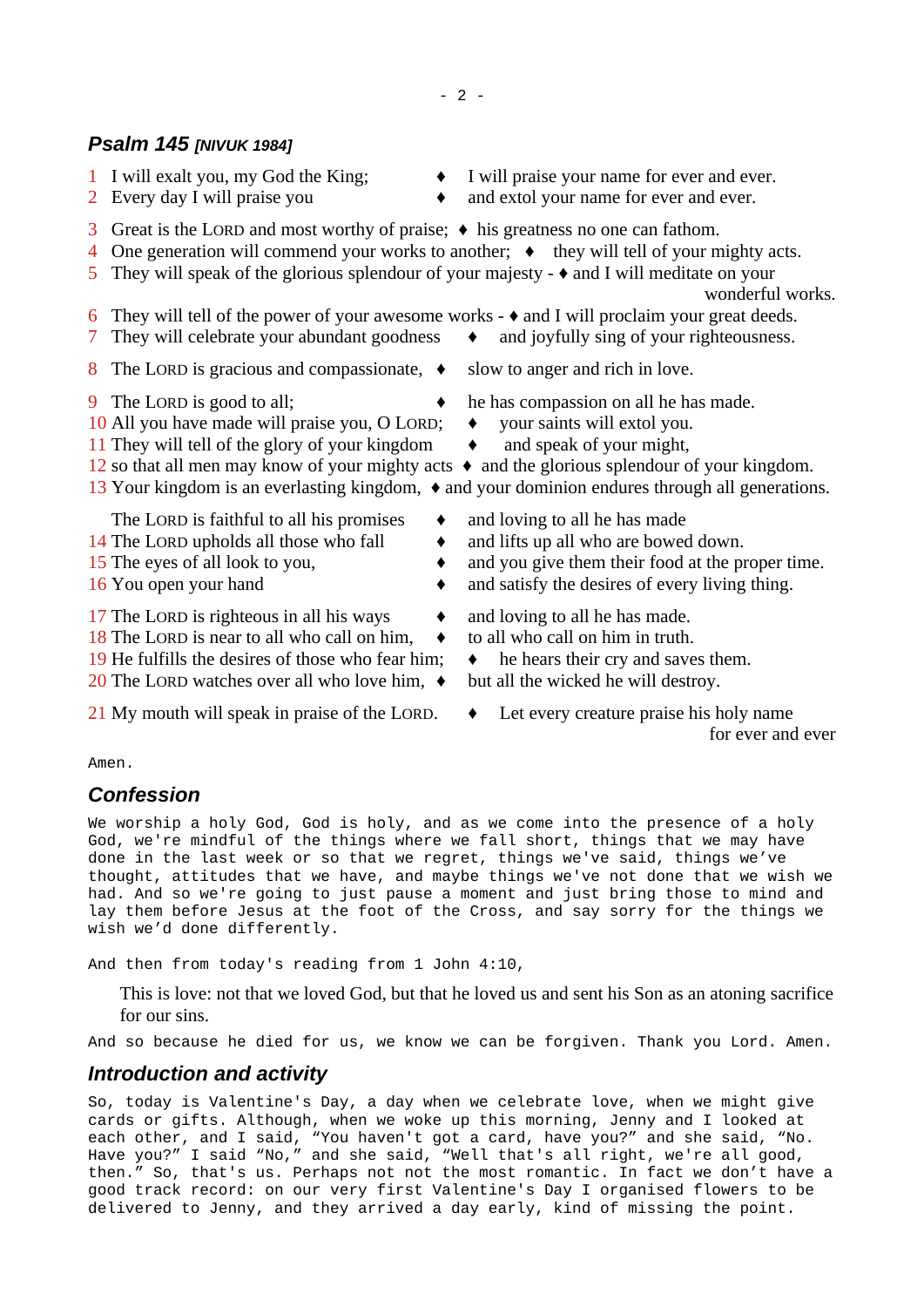There's a bit of confusion about who St. Valentine actually was, and there might even have been two of them. Certainly, the original St. Valentine was martyred for their faith. In one account, he may have been a temple priest who was beheaded for helping Christian couples to marry, or he may have been the Bishop of Terni, who was also murdered by the same Emperor Claudius II on the outskirts of Rome. And it may refer to the same person. Actually the tradition of giving cards might have its origins in a Roman festival.

So, the theme for today's service is love, but perhaps not the romantic love that we might think of today, but the real, wonderful, powerful love of God.

If you'd like something to do as we go through the service, I suggest if you have a piece of paper with you (none of this is an obligation) but if you'd like to make up a heart shape on a piece of paper, […] I've simply drawn half a heart because I like symmetry, so it's going to end up being symmetrical, and I'll cut that out in the moment. If you don't want to, you might just like a piece of paper to write on later. And if you'd like to, you can spend some time colouring or drawing on it if you want something to occupy your hands as we go along, but please leave a bit of space to write on later, that would be really helpful.



So we're now going to move into a time of worship with a couple of songs, after which we'll hear from Matt King and his interview with Andrew, which will follow the songs.

# <span id="page-2-1"></span>*1 st Song: There is a Redeemer*

1. There is a redeemer, Jesus, God's own Son, Precious Lamb of God, Messiah, Holy One

#### *Chorus:*

Thank you, O my Father For giving us Your Son And leaving Your Spirit 'Til the work on Earth is done

# <span id="page-2-0"></span>*2 nd Song: You Alone Can Rescue*

1. Who, O Lord, could save themselves Their own soul could heal? Our shame was deeper than the sea Your grace is deeper still

#### *Repeat verse 1*

#### *Chorus:*

You alone can rescue, You alone can save You alone can lift us from the grave You came down to find us, led us out of death To You alone belongs the highest praise

2. Jesus my redeemer, Name above all names, Precious Lamb of God, Messiah, Oh, for sinners slain

#### *Chorus*

3. When I stand in Glory I will see His face And there I'll serve my King forever In that Holy Place

*Chorus x 2*

2. You, O Lord, have made a way The great divide You heal For when our hearts were far away Your love went further still Yes, your love goes further still

#### *Chorus*

*Bridge:*

We lift up our eyes, lift up our eyes You're the Giver of Life

*Repeat bridge three times*

*Chorus*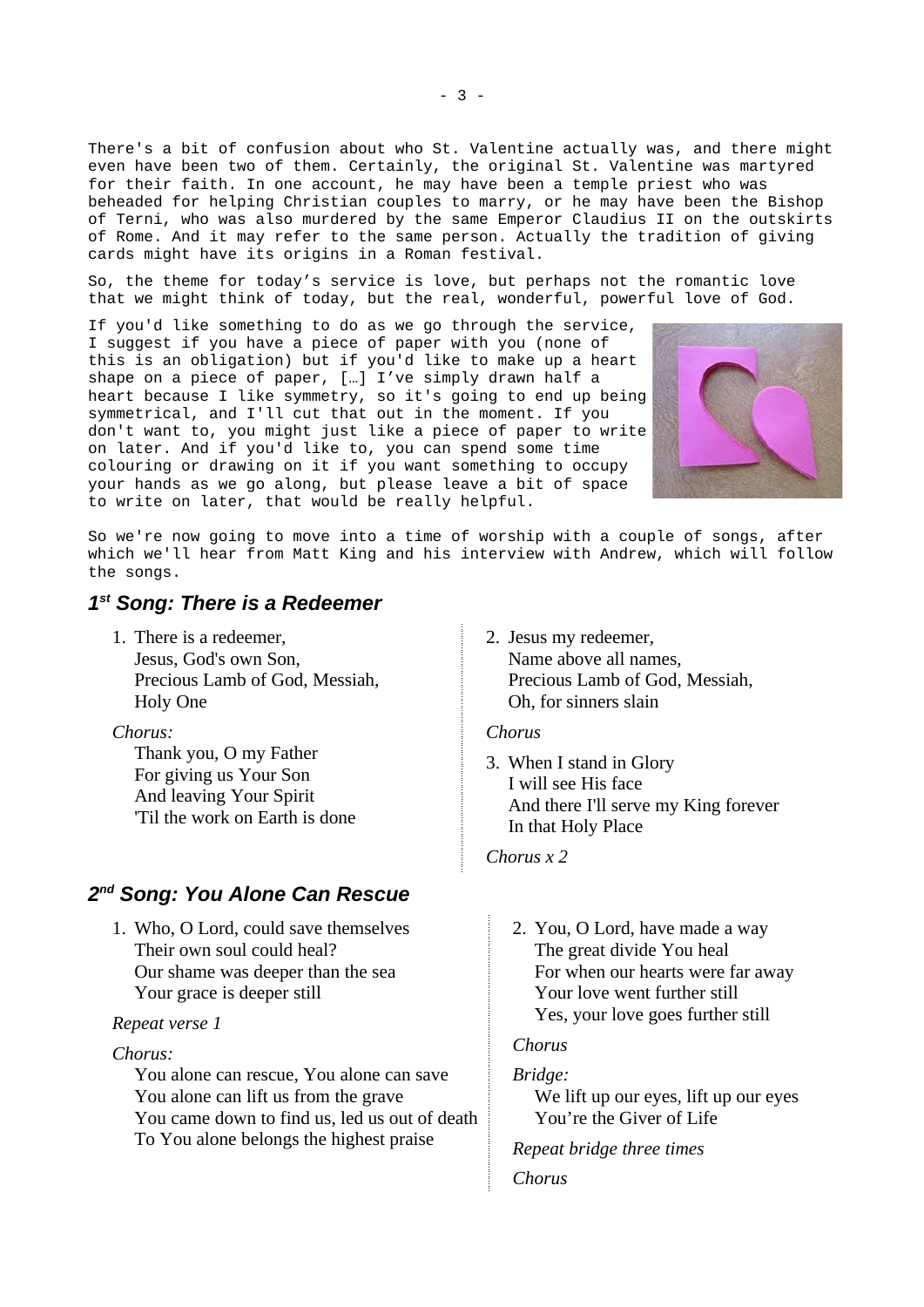#### <span id="page-3-0"></span>*Interview with Matt: God at Work*

[Andrew:] Hi Matt, good to see you. [Matt:] Hi Andrew, nice to see you.

[Andrew:] Yeah, thank you very much for being here to answer these questions. I'll start with the first one. So roughly speaking, if this was going to be a working day tomorrow, a normal working day tomorrow, where would you be tomorrow, say 10 o'clock in the morning? What would you do? [Matt:] It's always a bit difficult to say, but I know I'll be in my back bedroom, like many people, working from home, and I will probably be talking to customers, doing quotes for bridge scour protection, probably. Got a few of those in at the moment. And maybe doing a design for scour protection on a ferry terminal. [Andrew:] Right, okay, this is kind-of large-scale industrial kind-of designy stuff, yeah? [Matt:] Yes. Yeah, well, the design and supply materials for construction. [Andrew:] Wow. And how long have you been doing that for, now, Matt? [Matt:] 10 years. [Andrew:] Wow. Okay, okay.

So, given that you've been in this context for a while, in what sense do you sense God's presence and purpose in your work context? [Matt:] Yeah, I used to struggle with it, because I didn't see it as something where you could see a direct outcome in the way you might with some professions. So, yeah, I struggled with it for a long time, but I think I've come to realise that God is there because I'm there, if that doesn't sound wild. As a Christian in a workplace, I think I'm the only signed-up churchgoer in our context of about 15 people. So, yes, so I found this is a good opportunity just to be a Christian. Colleagues kind-of know that that's the case even if we don't talk about it a lot. And I guess, just in terms of general, I do a lot of commercial work, so it's just your general integrity in dealing with customers, giving them what they need, and trying to give them service, which is what we want to do as well.

[Andrew:] Okay, so your it! So you're a sign of God's presence in that place. That's really good. In what sense, as you move forward, how would you hope for God's presence and God's purposes at work? What do you hope for, for the future in terms of God and you at work?

[Matt:] Yeah, so when you primed me on the questions, the first thing that sprang to mind was "more orders please!" Which is probably quite a human thing, and probably a common thing for a lot of people at the moment. We're very fortunate to have good orders at the moment, and thank God for that, and yeah, pray for those that don't, I guess, in terms of God's influence at work. And, yeah, just a couple of personal things, really, I guess, a couple of colleagues imminently about to become fathers, one for the first time, one for the second time. And I just popped into the office today for the first time in about four months and, I think, as most people are, we're all getting a bit tired of being at home, even though it's the right thing to do. I guess it's a general thing for all of us, probably.

[Andrew:] And it's a relatively small company you work for, you say? [Matt:] yes, yes, about 15, [Andrew:] I guess you know these people pretty well now, then? [Matt:] Yeah, it's been, over the years, people come and go. But it's a family company. It does hit home when you're all in that small context, you see things happen from start to finish, and yeah, it's good.

[Andrew:] One of the things I just wanted to kind of commend: I've got friends further up the country who would regularly meet together as colleagues and they would pray for orders to come in, and it's great to hear that we can involve God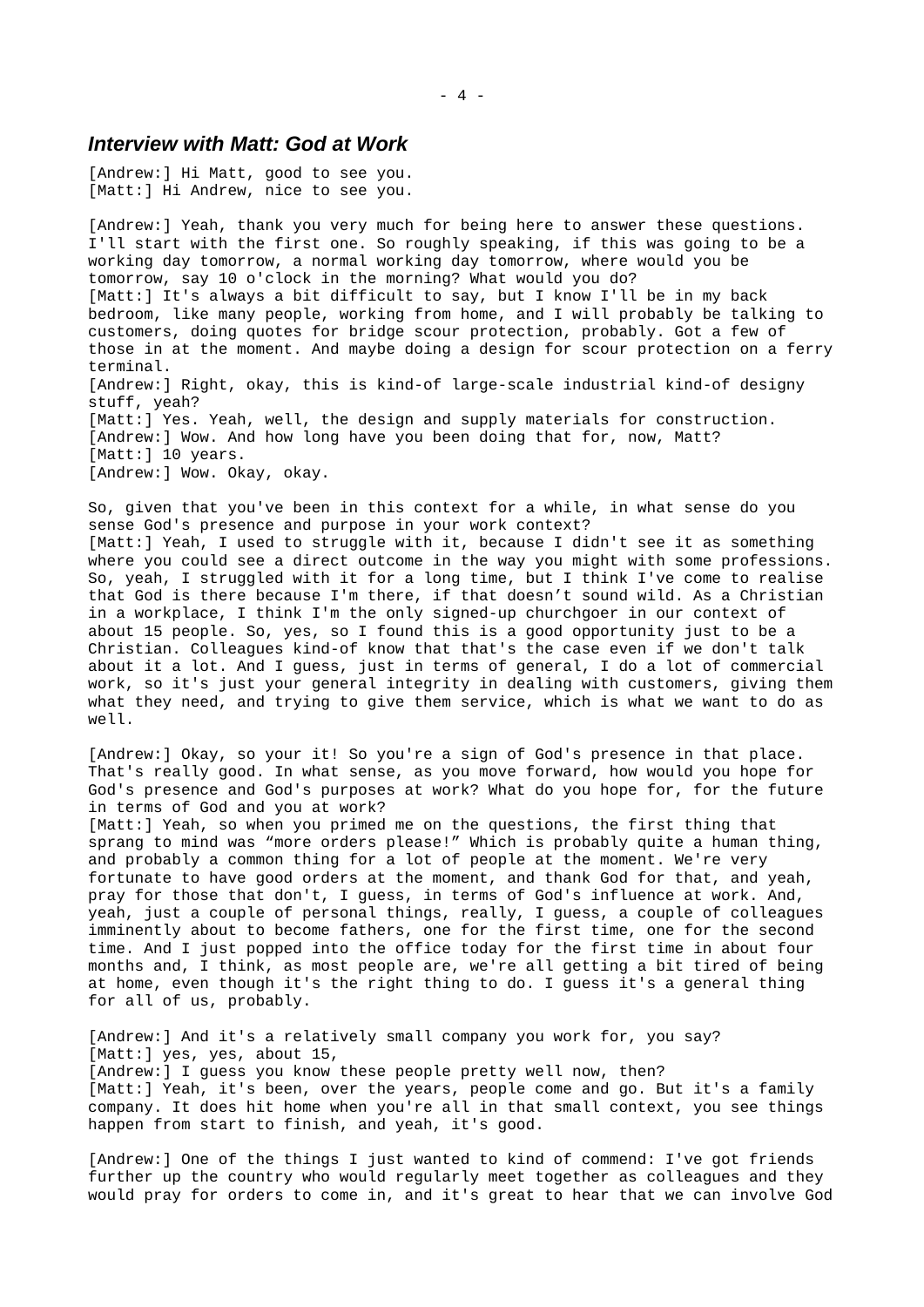in the business as well as in the relationships and the ethics, you know, as I'm sure God wants to make things happen in all those different spheres. [Matt:] Well, He provides what we need, I think, even though it's not always what we're looking for.

[Andrew:] Okay. Well, look, Matt, thank you very much for answering my questions. It's great to see you. Thank you very much. [Matt:] A pleasure. Thank you, Andrew.

[Kim:] Thank you Matt and Andrew. It's been my great privilege to get to know Matt a bit better over the last year, since Val paired us up for Retreat in Daily Life, and he's been a huge encouragement to me over that time, as we've shared together our progress and frustrations through lockdown, to see how God is at work in Matt and with him in his workplace, it's been really great. And, and as I say, been a real encouragement to me, so thank you.

## <span id="page-4-2"></span>*The Lord's Prayer*

We're going to join together now in the Lord's Prayer. The first time I did one of these Zoom services I made a complete hash of this, so I now have it written down in front of me to make sure I get it right. You'd think I'd know it by now wouldn't you? So, let's join together in the Lord's prayer.

**Our Father in heaven, hallowed be your name, your kingdom come, your will be done, on earth as in heaven. Give us today our daily bread.**

**Forgive us our sins as we forgive those who sin against us.**

**Lead us not into temptation but deliver us from evil.**

**For the kingdom, the power, and the glory are yours now and for ever. Amen.**

Now I think Hannah is going to join us to bring us our readings. For those of you who haven't twigged, this is a bit of a Matthews takeover. Karen is our honoured guest later this morning. So Hannah is our daughter, who's currently studying up in Liverpool and it's great to have her part of us this morning, although you're skipping out of church at Bridge Chapel this morning to be with us, so thanks Hannah, over to you. [Hannah:] Thank you.

# <span id="page-4-1"></span>*1 st Reading: Romans 8:35-39*

35 Who shall separate us from the love of Christ? Shall trouble or hardship or persecution or famine or nakedness or danger or sword? 36 As it is written:

'For your sake we face death all day long;

we are considered as sheep to be slaughtered.'

37 No, in all these things we are more than conquerors through him who loved us. 38 For I am convinced that neither death nor life, neither angels nor demons, neither the present nor the future, nor any powers, 39 neither height nor depth, nor anything else in all creation, will be able to separate us from the love of God that is in Christ Jesus our Lord.

# <span id="page-4-0"></span>*2 nd Reading: 1 John 4:7-11*

7 Dear friends, let us love one another, for love comes from God. Everyone who loves has been born of God and knows God. 8 Whoever does not love does not know God, because God is love. 9 This is how God showed his love among us: he sent his one and only Son into the world that we might live through him. 10 This is love: not that we loved God, but that he loved us and sent his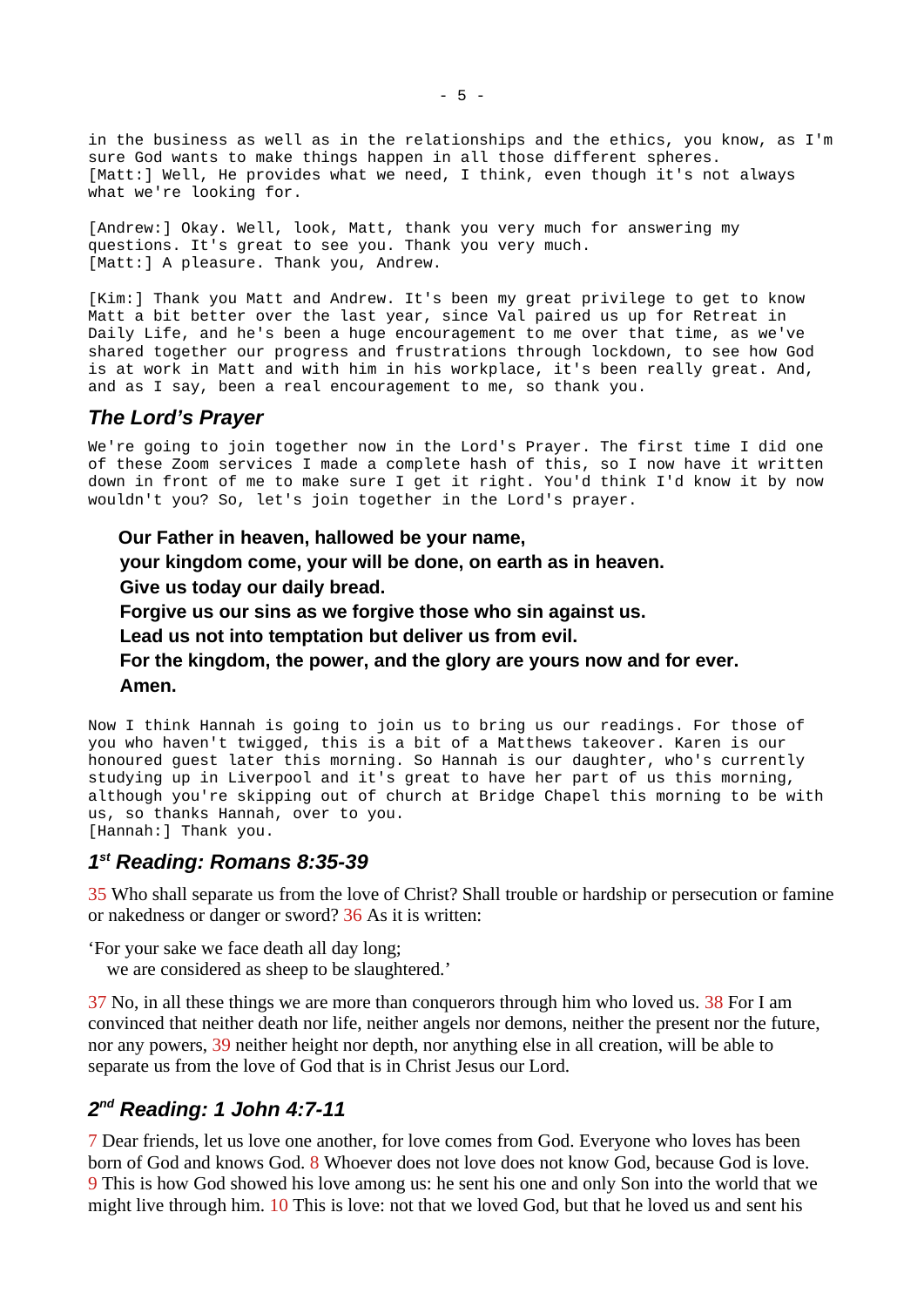Son as an atoning sacrifice for our sins. 11 Dear friends, since God so loved us, we also ought to love one another.

#### <span id="page-5-0"></span>*Talk: The Love of God, Compared to Other Loves*

[Kim:] Thank you, Hannah. Just going to pray for Jenny now before she brings us the talk.

Dear Lord, we pray that You would anoint Jenny now by Your Spirit, that you would touch her lips, that the words that she speaks would be of You. And give us hearts to receive, ears to hear. May we hear what You want each of us to hear. And may what is not from You just fall away, Lord. We pray that we would hear Your voice through what Jenny is going to give us now. In Jesus' name. Amen.

[Jenny:] It's a privilege to be here to speak to you today on the topic of God's love. When I first went through today's passages several months ago, I felt that, "Wow! What incredible passages to be speaking on," for they are really amazing passages (one of them has a sticky note attached to it in my Bible, so that for years I could find it easily). Then came that really daunting feeling: what can I say about these passages that will bring fresh insight? I hope and pray that God may use me today, to bring His words to life in you. It might be that what I say today, you already fully know, or maybe it will be a reminder of the truths that we know, yet we haven't dwelt upon recently. The official title for today is *The Love of God, Compared to Other Loves*. What a lot that encompasses! I'm going to focus on just two aspects:

- the redeeming sacrificial love of God and
- His faithful love.

Of course there's so much more in these passages. This morning I was listening to the 8 o'clock service on Radio 4, and they read the same passage in 1 John. And there they took the focus on how we love one another. And there were lots of practical stories around this country and in this world. And it was really encouraging, and it's well worth listening to. But today, my focus was going to be on the redeeming sacrificial love of God and His faithful love.

Today being St. Valentine's Day, many people may be sending cards, giving chocolates or flowers, and telling someone how much they love them. We, as Christians, have the greatest love story that the world has ever known and will

never know, for it is the greatest love story for all time, and it includes ordinary people, you and me. The greatest love story is that of our Father God and His beloved Son Jesus, through whom we are redeemed by His sacrificial love, that is His death on the Cross, and His Resurrection.

May I have the first slide, please. When children are small, the phrase, "I do it myself," is frequently heard as they try to learn and do things all by themselves. It's an important part of growing, learning to feed and dress ourselves. Learning to do these things can be a messy process, and we have to learn to say, "Please help me." We cannot do it all by ourselves. We need help. "Every day I try my best but somehow I end up in a mess," is the message that's on that bib, and it's true for us adults too. Even as an adult, we may feel that we are stubbornly independent, and can manage everything in our own strength, as the world around us tells us, and yet we have problems.

May I have the second slide, please. The next slide is an arbour that Bethany and I started to build one weekend at the bottom of our garden. We did this when Kimberley and Hannah were away. We managed to transport all the pieces in the car

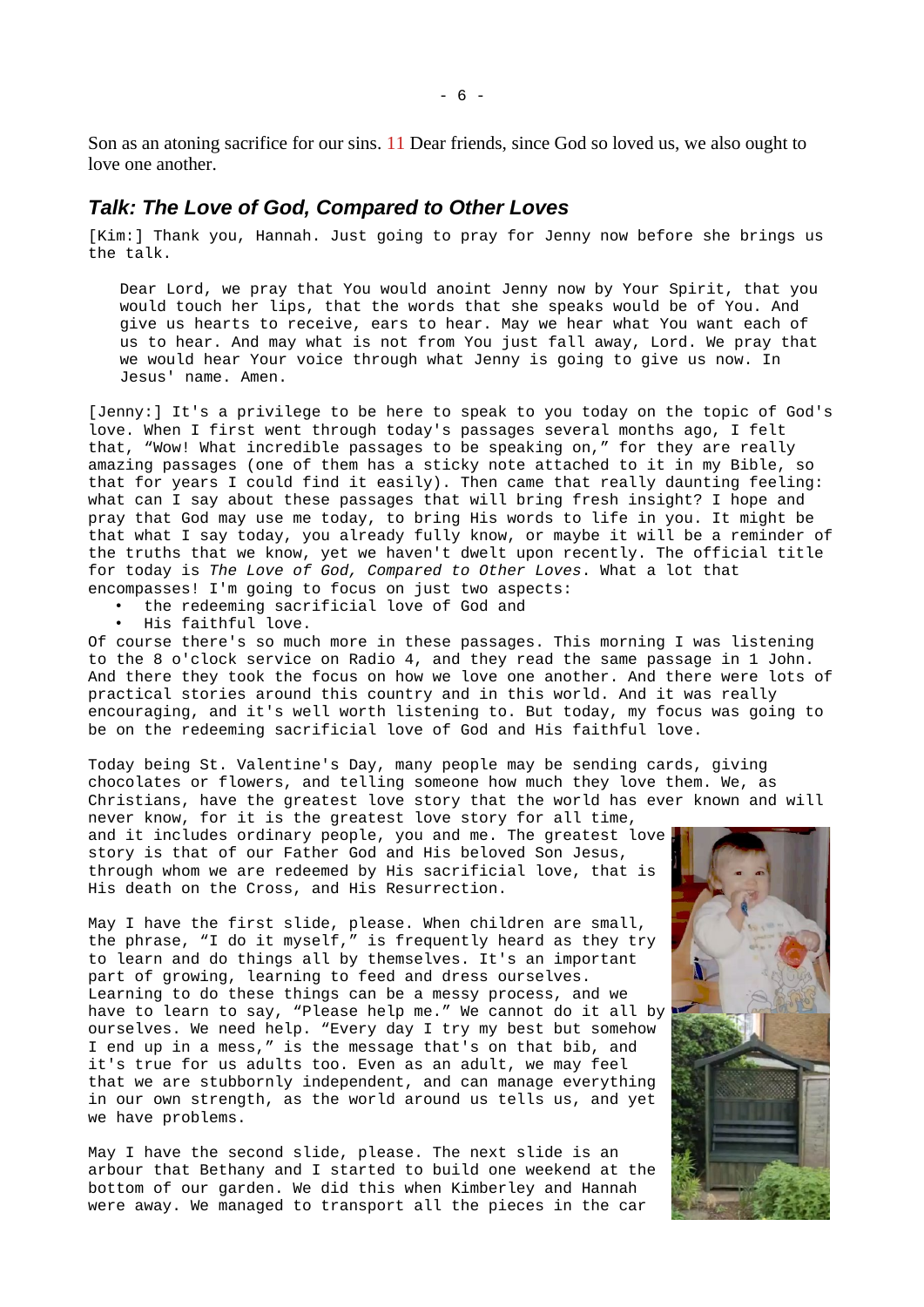from the garden centre to home, something that only worked because there were just the two of us in the car, allowing space for the big box to fit in. We started to work together, holding pieces together as we followed instructions and began the assembly, and it definitely needed two people. Then came a problem, when we both physically lacked the strength to get a screw fully into the correct hole. It was almost in, but it just would not budge that final few millimetres. However much Bethany or I tried, we could not do it. When Kimberley came home, and we asked him to help, it was easy peasy for him – really frustrating for us, but easy for him. And within a minute the problem screw was fully in place.

So you might be thinking, "Why am I telling you this story about our DIY efforts?" I wanted to illustrate that however independent we think we are, we are in need of a saviour. The Bible tells us that we are all sinners. In Proverbs 20, it says,

9 Who can say, 'I have kept my heart pure; I am clean and without sin'? Romans chapter 3:

23 for all have sinned and fall short of the glory of God,

[Also] in Romans chapter 3:

11 … 'There is no one righteous, not even one'

In 1 John chapter 1,

8 If we claim to be without sin, we deceive ourselves and the truth is not in us.

In Romans 6,

23 For the wages of sin is death...

Is there any hope for any of us? We are all sinners, and we are all condemned. Romans 6 verse 23 goes on further:

For the wages of sin is death, but the gift of God is eternal life in Christ Jesus our Lord.

There is a way out, through God's gift to us in Jesus.

Sin has been there from the very beginning. In Genesis chapter 3 in the Garden of Eden, Adam and Eve are tempted by the serpent, and eat fruit from the forbidden tree. Their eyes are opened to their nakedness, and they try to hide from God, By their disobedience to God, they became ashamed and wanted to hide from God. The relationship they'd had with God had become broken and tarnished. Both Adam and Eve were banished from the Garden of Eden, and yet God still provided for them, in a different way. Verse 21 says,

The LORD God made garments of skin for Adam and his wife and clothed them.

The skin used for making garments came from the sacrifice of an animal. One life is given up, so that another may have life.

The Old Testament is full of stories of how God's people sin and need redemption. All of the heroes, from Abraham to David, from Joseph to Moses, made mistakes, and were failures in different ways. The Bible makes no secret of where they go wrong. Yet they turn to God in repentance, to seek forgiveness. They understand their need for being forgiven and saved.

The Psalms are full of honesty about life, admitting deep down real needs, the need of a saviour, for redemption, the rescuer, the Messiah. Psalm 44 says<sup>[1](#page-6-0)</sup>,

26 Rise up and help us; REDEEM US because of your UNFAILING LOVE.

Psalm 130 says,

<span id="page-6-0"></span><sup>1</sup> [NIVUK 1984] Jennifer's capitals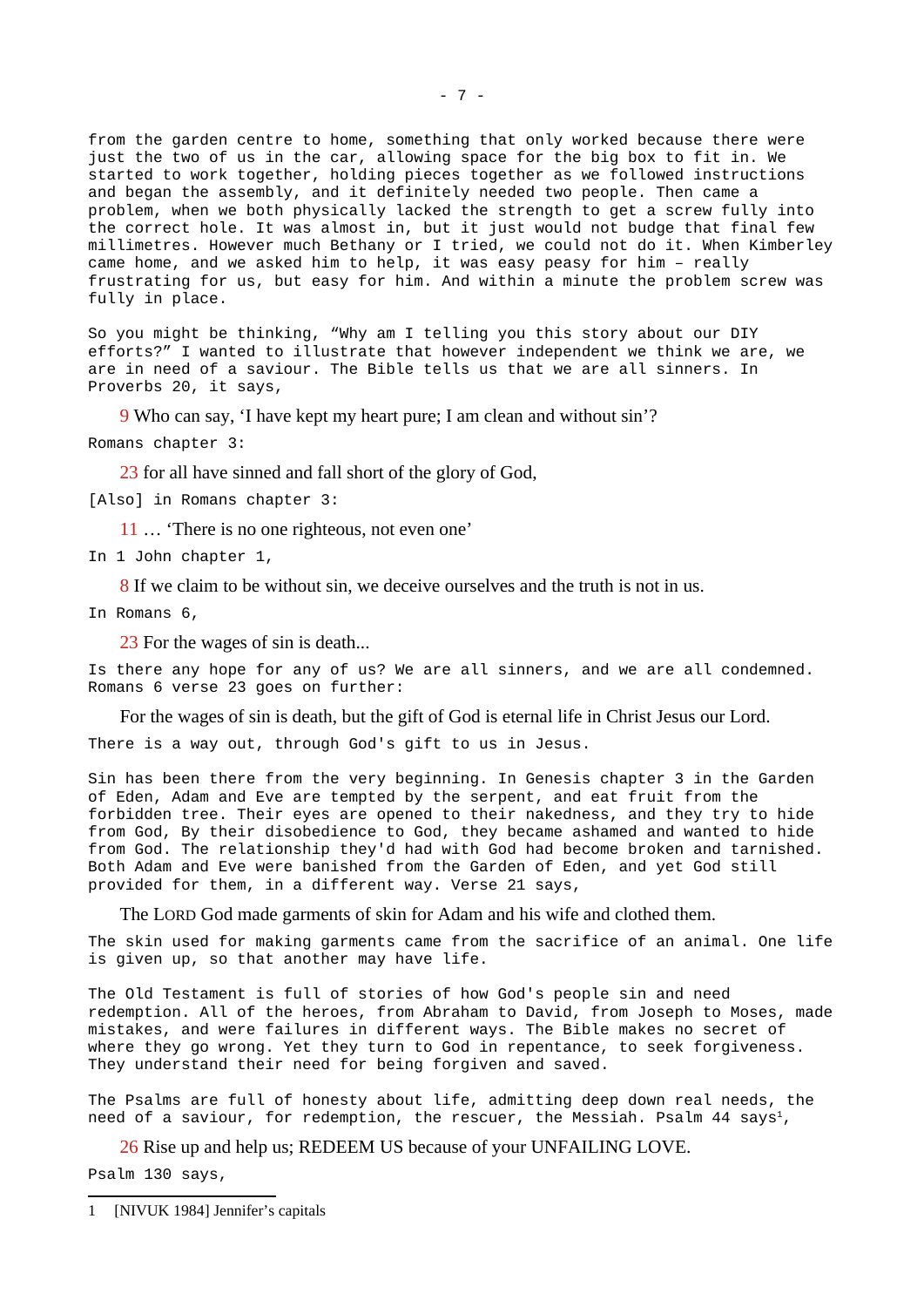- 7 Israel, put your hope in the LORD, for with the LORD is UNFAILING LOVE and with him is FULL REDEMPTION.
- 8 He himself will REDEEM Israel from all their sins.

Isaiah chapter 43 verse  $1$  begins<sup>[2](#page-7-0)</sup>,

... Fear not, for I have REDEEMED you; I have called you by name; you are mine.

In the Old Testament, we read how the Israelites looked forward to the coming of Messiah who would rescue them, redeem them. There are hundreds of Old Testament prophecies which Jesus fulfils: prophecies of Jesus's birth, His life and ministry, and His death. I recommend reading through Psalm 22, which prophesies Jesus' death. When Jesus was crucified, He cried out<sup>[3](#page-7-1)</sup>,

46 … 'My God, my God, why have you forsaken me?'

That is the starting verse of Psalm 22. Back at the start of Advent, Val Whiteman spoke to us so clearly and explained about typology, stories in the Old Testament which foretell Jesus. The more I read and know the Bible, the more I can see how Jesus is in the Old Testament, and how stories in the New Testament mirror events in the Old Testament. The Old Testament and the New Testament are woven together through God's redemption through His one and only Son, Jesus.

In the story of Abraham, Abraham gives his only son Isaac freely to God. And God provides a ram as a substitution for Isaac. In the New Testament, God freely gives His only Son Jesus as a substitution for us.

16 For God so loved the world that he gave his one and only Son, that whoever believes in him shall not perish but have eternal life. 17 For God did not send his Son into the world to condemn the world, but to save the world through him.

That's John chapter 3 verses 16 and 17. "For I have come that they may have life and life in all its fullness," declares Jesus.<sup>[4](#page-7-2)</sup>

One of the things I have more recently noticed when reading the Gospels, is how often Jesus faced death. When Jesus started His ministry, He read in the synagogue in Nazareth, from the words of Isaiah.

18 "The Spirit of the Lord is on me, because he has anointed me to preach good news to the poor. He has sent me to proclaim freedom for the prisoners and recovery of sight for the blind, to release the oppressed, 19 to proclaim the year of the Lord's favour."

And declared

21 … "This scripture is fulfilled in your hearing."

In Luke chapter 4 [5](#page-7-3). The reaction was one of fury.

28 All the people in the synagogue were furious when they heard this. 29 They got up, drove him out of the town, and took him to the brow of the hill on which the town was built, *in order to throw him off the cliff*. 30 *But he walked right through the crowd and went on his way.* 

When Jesus was speaking with the Jews, there were many whom He upset, to the point that they wanted to kill Him. In John chapter 8, it says,

<span id="page-7-0"></span><sup>2</sup> [NIVUK 1984] Jennifer's capitals

<span id="page-7-1"></span><sup>3</sup> Matthew 27:46

<span id="page-7-2"></span><sup>4</sup> John 10:10, [see GNT]

<span id="page-7-3"></span><sup>5</sup> [NIVUK 1984] Jennifer's capitals and italics in the next passages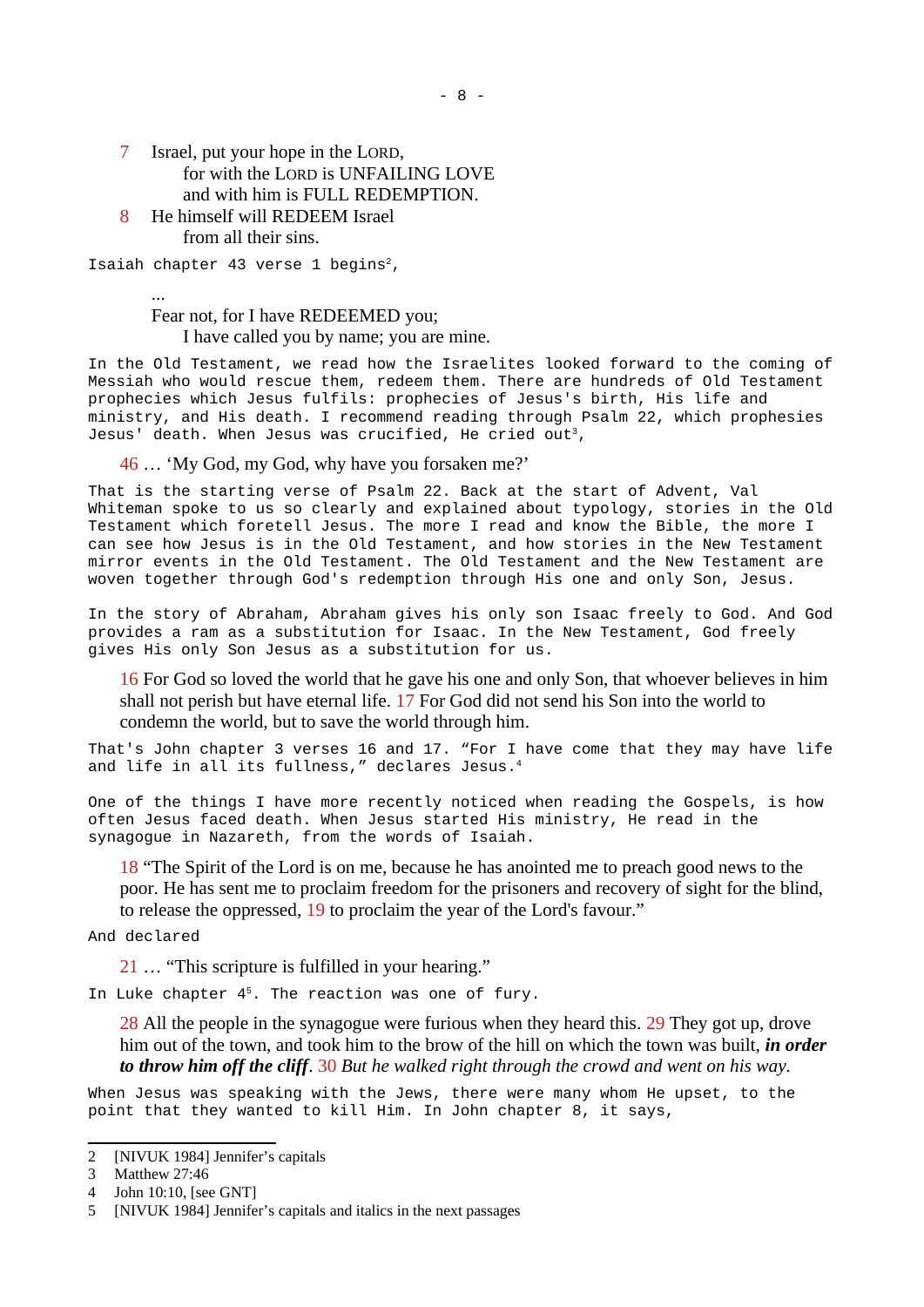59 At this**,** *they picked up stones to stone him, but Jesus hid himself, slipping away from the temple grounds*.

In John chapter 10,

31 Again *the Jews picked up stones to stone him*,...

In John chapter 10 later on:

39 Again *they tried to seize him, but he escaped their grasp*.

Jesus knew that He was going to have to die, and many times He told His disciples, but they were slow to understand or to accept what Jesus was telling them. A few weeks ago Andrew Attwood was speaking on grace, and how about Barabbas was unexpectedly set free from His condemnation to death through the substitution of Jesus. Jesus' name in Hebrew is Yeshua, derived from the same root as Joshua, meaning 'He saves' or 'to rescue', or 'to deliver'. So in the name of God's only Son, Jesus, we have a pointer to why He came and His mission to rescue us, to be our Saviour.

I work in a little Church of England primary school, and usually in the last week of Spring term, the year 6 children re-enact the Easter story around the church, for the rest the school to follow and watch. For those of us who have been Christians for a while, we read the Gospel accounts of Jesus's death, knowing the ending. One year, as the Year 6 children were doing their acting, we noticed that one of the reception children had floods of tears pouring down her face. This was the point in the garden of Gethsemane when the soldiers were taking Jesus away. "It is such a sad story," was her comment. She had fully engaged with the story, and it had touched her heart. As Lent starts this week, it's a good time for us to re-engage with Jesus and the story of His journey towards the Cross. Being in lockdown, I'm missing our communion services, and their regular reminder to focus on Jesus's death and His Resurrection. Just like the child in tears, so we need to turn to the foot of the Cross with Jesus and be with Him.

Next slide, please.

16 … So the soldiers took charge of Jesus. 17 Carrying his own cross, he went out to the place of the Skull (which in Aramaic is called Golgotha). 18 Here they crucified him, and with him two others – one on each side and Jesus in the middle.

It can be hard to understand why Jesus had to die. We're not accustomed to the blood and goriness in the Old Testament sacrificial system which is necessary for the forgiveness of sins. It's an alien culture to us. In the times of Moses, when the Israelites were enslaved to the Egyptians, it was the blood of a lamb on the doorsteps of the Israelites' home that kept the last plague, the death



of all the firstborn, from the homes of the Israelites. If we delve into the Old Testament, then we realise that the sacrifice of unblemished animals was necessary to pay the price of sin, in order to be able to be forgiven.

So how does this relate to me today? Why have I spent this time talking about sin, and the need for redemption? Today's theme is supposed to be God's Love. As 1 John chapter 4 verse 10 says,

10 This is love: not that we loved God, but that he loved us and sent his Son as an atoning sacrifice for our sins.

God is fully aware of what we are like. He knows our sins, our faults, our annoying habits. Despite all of this, He still loves us, and loves us with a far greater love than we deserve. He still seeks us. The first thing God asked Adam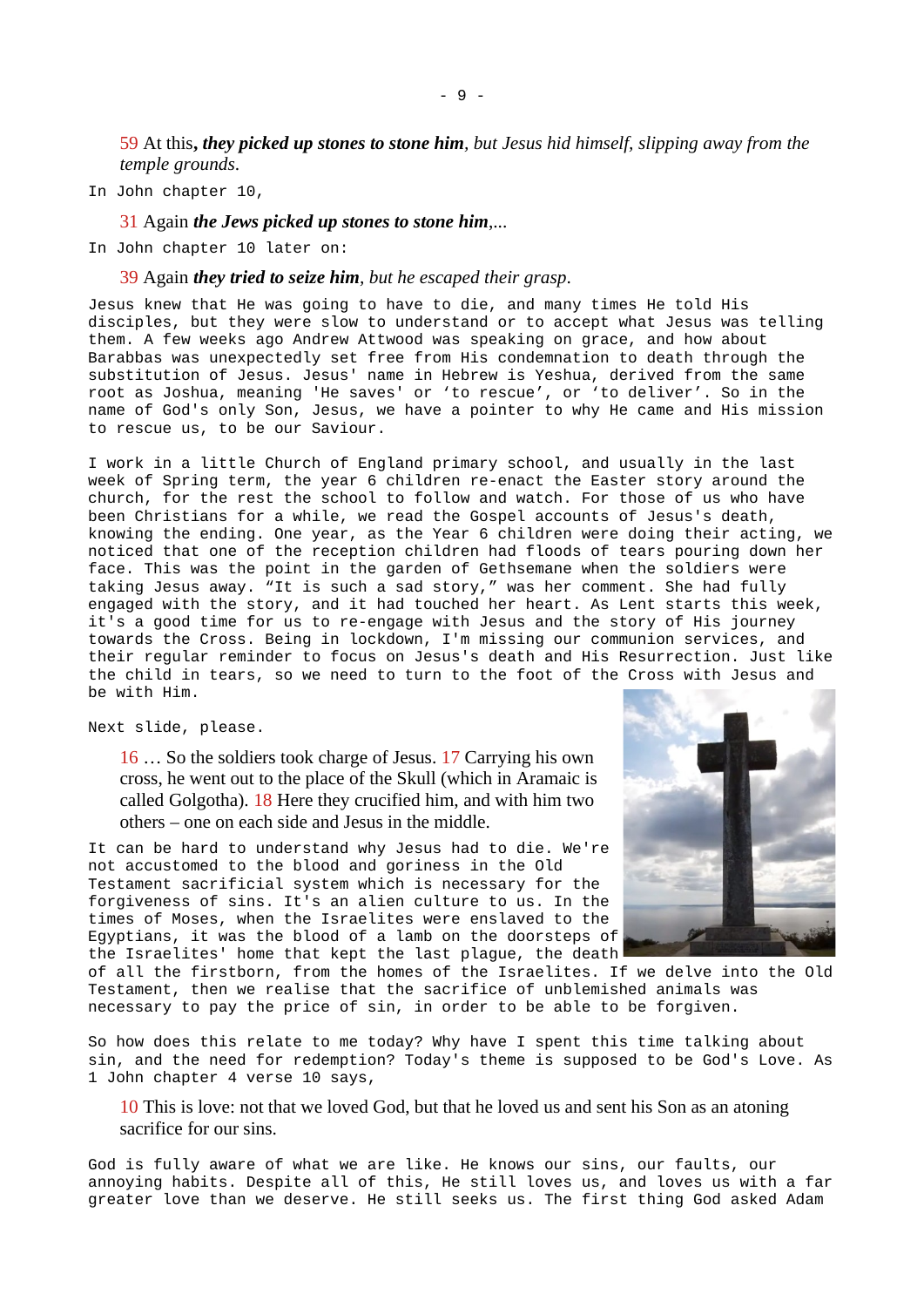and Eve after they had eaten the forbidden fruit was, "Where are you?" God hadn't given up on them. God doesn't give up on us either. Jesus told parables about God being our Father and seeking the lost, the Good Shepherd looking for the lost sheep, the father of the prodigal son, looking out for the return of his son. Philip Yancey put it this way<sup>[6](#page-9-0)</sup>:

Grace means there is nothing we can do to make God love us more... And grace means there is nothing we can do to make God love us less... Grace means that God already loves us as much as an infinite God can possibly love.

There is no love on Earth that compares to this love. This really is the greatest love story, and it's here in our Bibles, waiting for us to discover and share.

When I was growing up, I moved to Exeter when I was eight. This was at the point where my parents' marriage had ended, and we were starting fresh again in a new place. Within a week or two of moving, my Mum took myself and my sister to church each week. This was a completely new experience. We'd never been to a church before. I don't really know what prompted my Mum to start going. But through the church she found a loving community that supported her in so many different practical ways and continues to do so, a whole loving community that helped to raise myself and my sister. Over the following years, I learned stories about Jesus, His miracles, His healings, His death and resurrection, stories from the Old Testament, stories of Christians in times gone by, stories of Christians in other countries. I went through secondary school being teased for many things, including my faith. Yet it wasn't until I was 16, and at Sixth Form college when I joined the Christian Union, that I realised that I was missing such an important thing in my faith. The young Christians I was meeting were different, and I wasn't sure why. Michelle mentioned last week that she'd missed knowing that the 12 tribes of Israel came from the twelve sons of Jacob. For me, the thing I had missed was more crucial. I had missed seeing that Jesus is my Saviour, and that I was in a sinner in need of a Saviour. It seems such a basic truth, and yet I'd missed it.

May I have the next slide, please. This is my dear friend, Ruth-Abigail. We became friends the first day I went to school in Exeter when I was eight, and she is still my friend now, a very close friend. She comes from a family of committed evangelical Christians, and her family has been an amazing witness. At the Christian Union in the Sixth Form college, Ruth-Abigail suggested that I came along to one of their youth meetings at their church. The meeting I went to had over 200 teenagers present, and an elderly gentleman (well, he was elderly in my eyes, whether he was elderly or not, I'm not sure), he spoke about how he first met Jesus, and how meeting Jesus had changed his life and saved him. He spoke with such warmth about Jesus, about his best friend, how Jesus had influenced his life. This was a revelation to me. That was the evening I gave my life to



Jesus. It wasn't the start of my faith, but it was such a significant milestone or turning place, to know that I needed a Saviour, and that Jesus was there for me.

9 This is how God showed his love among us: he sent his one and only Son into the world that we might live through him.<sup>[7](#page-9-1)</sup>

On that first occasion of giving my life to Jesus, I felt such a deep-down sense of peace, of homecoming. Jesus said,

10 "… I have come that they may have life, and have it to the full."

<span id="page-9-0"></span><sup>6</sup> Philip Yancey, *What's So Amazing About Grace?* ISBN 978-0310245650

<span id="page-9-1"></span><sup>7</sup> 1 John 4:9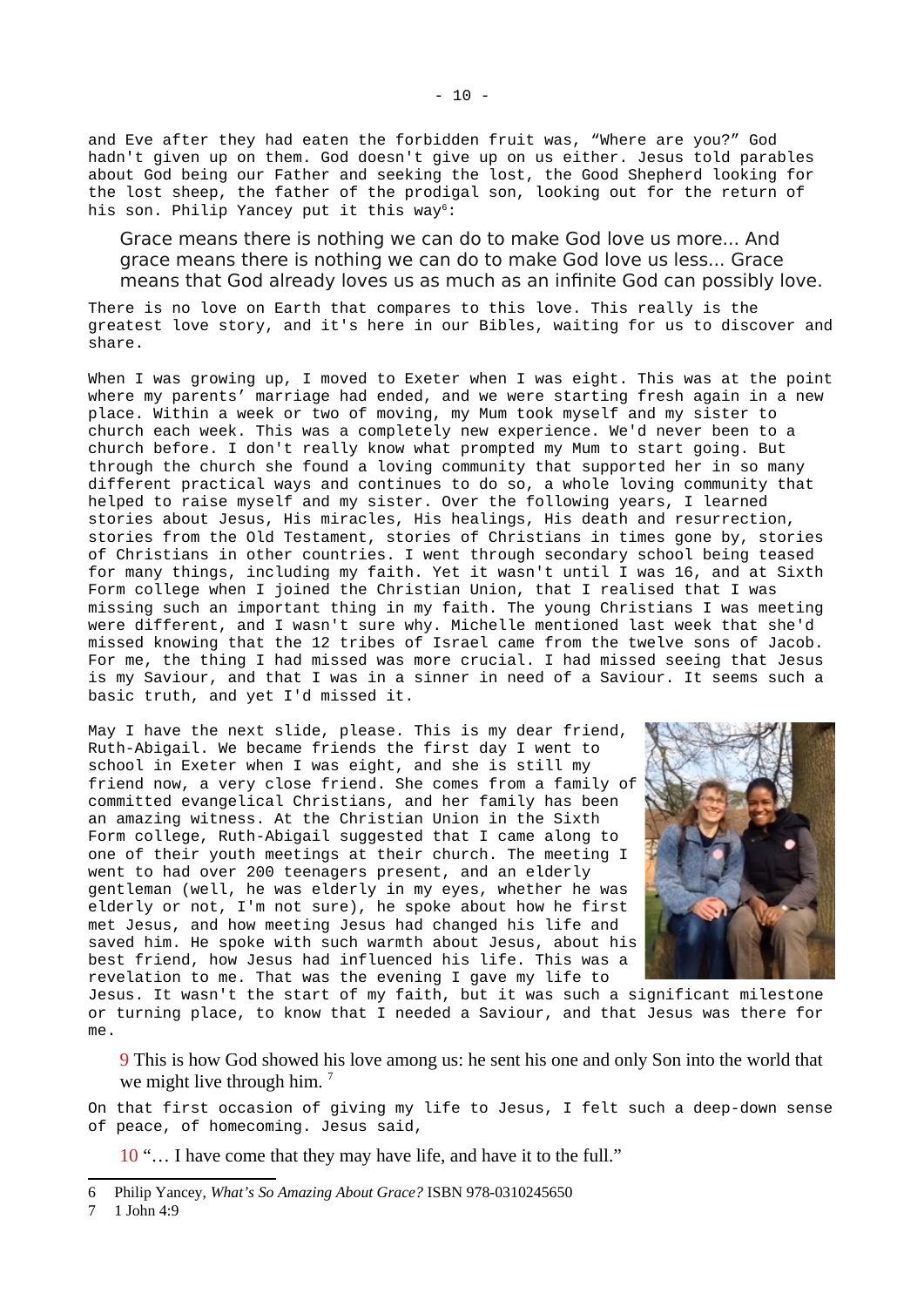(John chapter 10 verse 10). It is through Jesus that I live. Have you experienced that redeeming love that God has for you?

Now my need of a Saviour is not a one-off event that happened when I was 17. I have a daily need of a Saviour! I have a collection of lots of sayings and prayers, etc., on bits of scraps of paper which will come readily tumbling out of my Bible! There are loads of them. One of the bits that I've lost went along the lines of this:

Dear Lord, so far today, I've not been grumpy, not upset anybody, got annoyed with anybody, been cross or shouted or lost my temper, but please help me, Lord, as I'm now about to get up out of bed!

At the school this week, one of the spontaneous discussions that we had around our snack table was on the subject of being naughty. One of the four-year-old children said to me, "It's hard to be good all day and every week!" We're all in need been forgiven for the wrong we do.

Each day we face challenges in our walk with Jesus. The Bible tells us so clearly to love other people, yet that's hard. Other people can be annoying. They say the wrong things. they do the wrong things, they wind us up. They're so difficult to love... To others, we are those other people that are so hard to love. When we open our Bible, we're entering into the greatest love story that has ever been, and ever will be, a story of our Father who loves every one of us in a way we can only begin to understand. For God knows and loves each and every one of us. His love is unfailing and never gives up. There's absolutely nothing that can separate us from the love of God that God has for us. Romans 8 lists all sorts of problems, troubles, hardships and dangers, different difficulties that we may face at different times of life, and declares that nothing will be able to separate us from the love of God that is in Christ Jesus our Lord. Isn't that wonderful and incredible?

Of course that doesn't mean we won't go through difficult times, times of trial and times of temptation, times when we can't see the way forward, times when we may feel overwhelmed by anxiety, times when we may feel overrun by guilt, times when we are filled with sorrow. May I have the next slide, please. Earlier on I quoted from Isaiah chapter 43 verse 1. It

begins,

1 … Fear not, for I have redeemed you;

I have summoned you by name; you are mine.

Then it continues,

- 2 When you pass through the waters, I will be with you; and when you pass through the rivers, they will not sweep over you. When you walk through the fire, you will not be burned; the flames will not set you ablaze.
- 3 For I am the Lord your God, the Holy One of Israel, your Saviour.

One of the things that I do enjoy is seeing the sea, walking along by the waves, listening to the sound of the sea. More often than not, and I'm by the sea, I find myself picking up a pebble and holding it in my hand. The sea has made it rounded and smooth. To get to that point it would have been broken off a cliff, been knocked about and battered by stormy seas, felt the push and pull of tides swelling over it, been knocked about, and through these difficulties, been made into something beautiful and smooth. Our lives are a bit like that. We will have travelled through storms, challenging circumstances, and through these experiences, God is always there with us, transforming and changing us. When I look around our congregation at St. John's, there are so many examples of people walking by faith through the hardest of times, and yet they're faces shine with love for God and declare how Jesus is their Saviour.

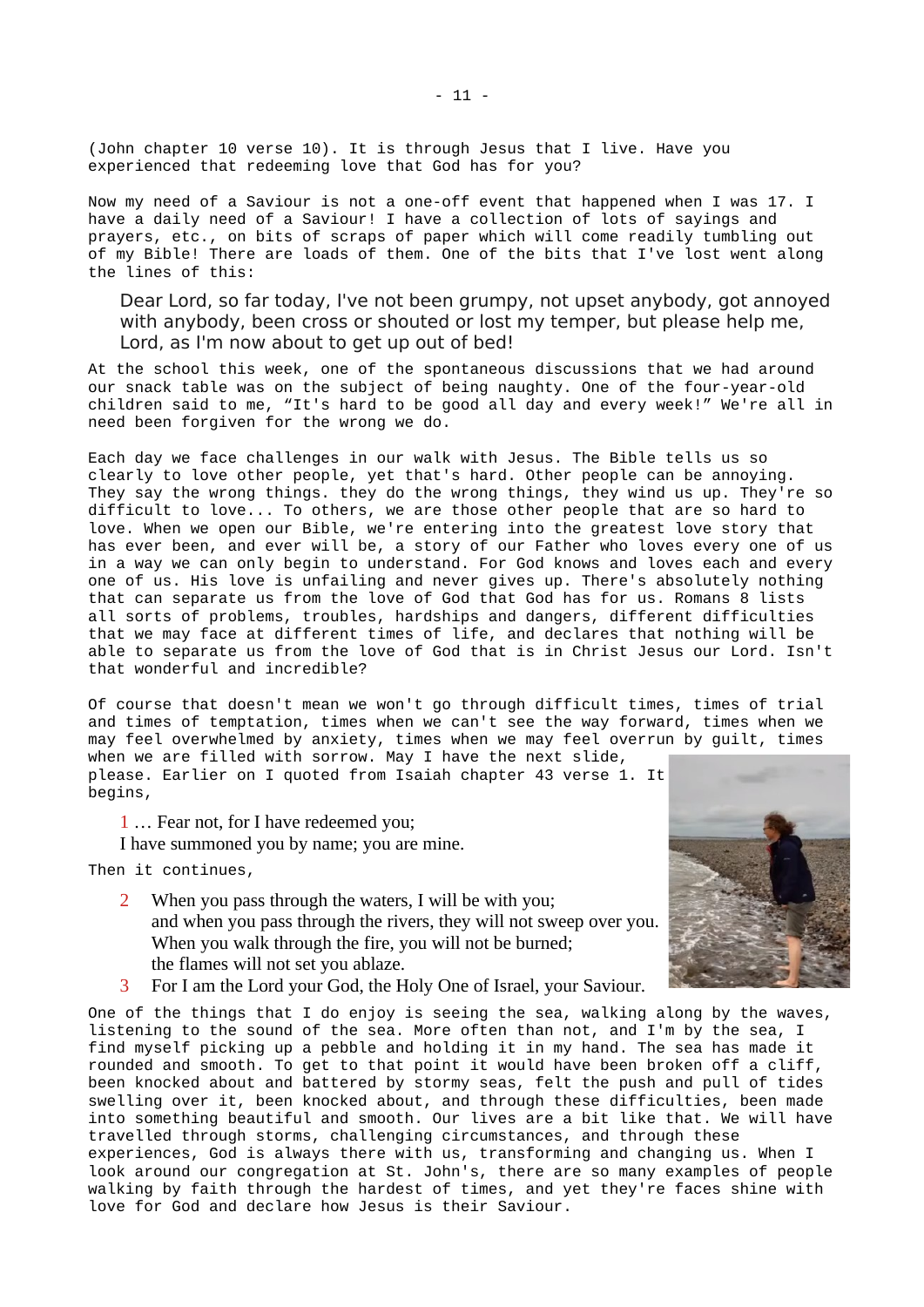May I have the last slide now please. Some of you may be familiar with a poem called Footprints, where in the hardest of times there is just one set of footprints rather than two sets. Let me read it to you now.<sup>[8](#page-11-0)</sup>



One night I dreamed I was walking along the beach with the Lord. Scenes from my life flashed across the sky. In each, I noted footprints in the sand. Sometimes there were two sets of footprints; others, there were only one.

During my lowest times, I could only see one set of footprints, so I said, "Lord, You promised me that You would walk with me always. Why, when I have needed you most, would you leave me?"

The Lord replied, "My precious child, I love you, I would never leave you. The times when you've only seen one set of footprints, it was then that I carried you."

Yes, Jesus does carry us. Isaiah 40 verse 11 declares,

He tends his flock like a shepherd: he gathers the lambs in his arms and carries them close to his heart; he gently leads those that have young.

God has promised,

'Never will I leave you; never will I forsake you.'

(Hebrews chapter 13, verse five.) Isn't that a wonderful promise to grasp hold of? "Never will I leave you. Never will I forsake you." We have all experienced being let down by other people. And probably in turn have let others down too. Yet God's love doesn't let us down. His is a faithful love. At the end of Matthew's gospel, with the Great Commission, Jesus promised<sup>[9](#page-11-1)</sup>,

<span id="page-11-0"></span><sup>8</sup> Authorship of the poem is disputed. According to Wikipedia (https://en.wikipedia.org/wiki/Footprints (poem)) at least a dozen people have claimed credit for it.

<span id="page-11-1"></span><sup>9</sup> Matthew 28:20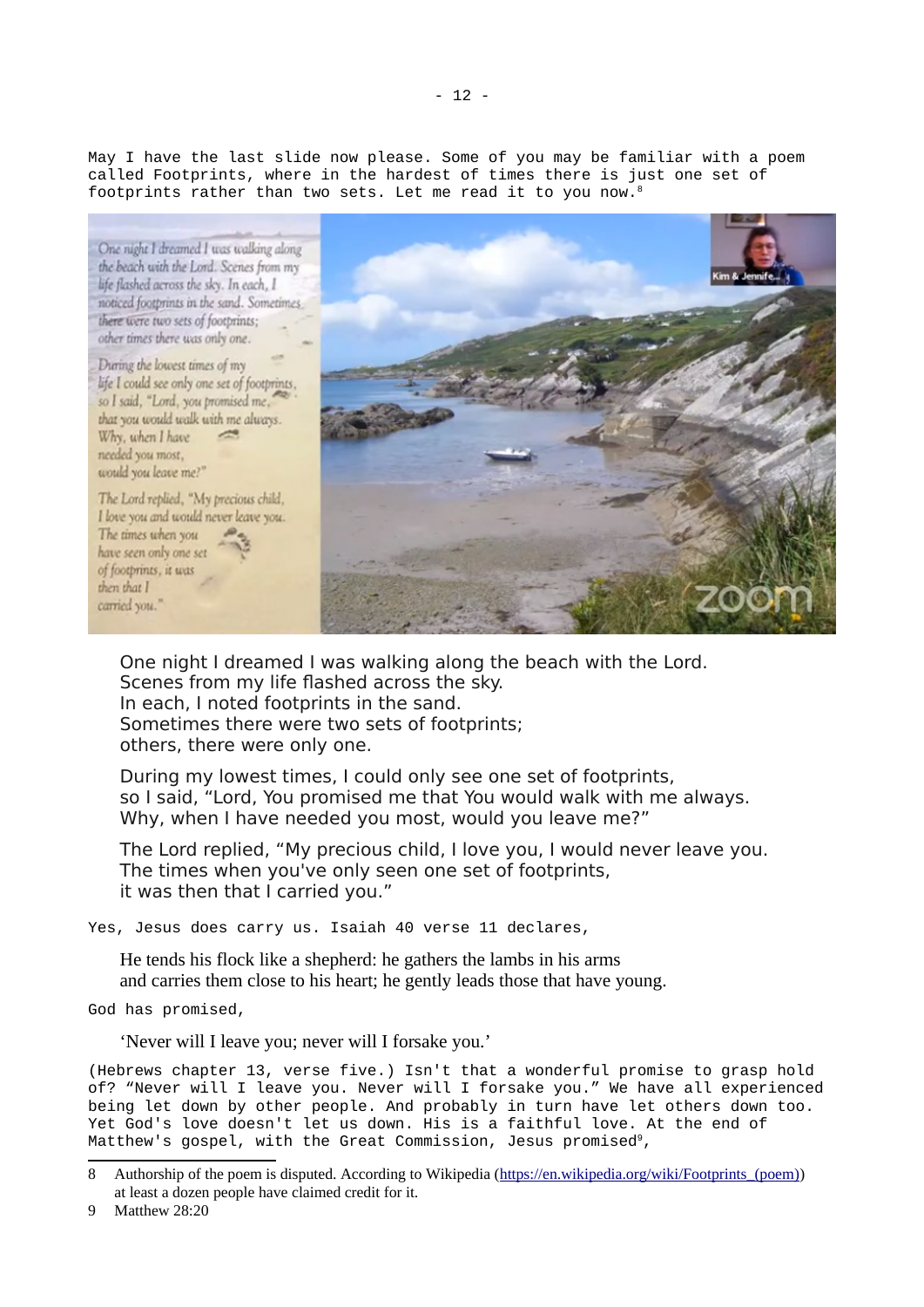20 '… I am with you always, to the very end of the age.'

My hope and prayer is that you will discover for yourself the redeeming love of God and His faithfulness through His one and only Son Jesus. A love unlike any other. Amen.

[Kim:] Thank you, Jenny. I'm going to let you all into a secret. Less than two weeks ago Jenny said, "I have nothing to say"!  $\odot$  Well, that was really good. Thank you.

## <span id="page-12-1"></span>*Pause for Reflection*

Let's pause for a moment and reflect on what Jenny's just brought to us.

If you've not yet experienced this love for yourself, remember it's God's free gift by His grace. And if you want to talk to someone afterwards, there will be a contact at the bottom of the screen or talk to someone you know at St. John's. But it's never the wrong time, never too soon, nor too late to ask Jesus into your life and to give your life to Him. So if you'd like to do that you could do that now in the quiet.

If you know Him, and would like others to know Him, or know more of His love in some way, then take the piece of paper that you had earlier, or the heart that you may have cut out, and just write the names of those that you would like to pray for, as a reminder in the coming week to pray for them. And maybe pop it in your Bible or on the fridge door or by the side of the bed, wherever it's going to remind you to pray for people. And perhaps just ask God for opportunities to share God's love with those people. It might be a simple gift, a text, a letter, a phone call or something. If no one else comes to mind, perhaps write your own name as a reminder to pray for God to soften your own heart, and to lay on it the names of those that He would have you pray for or show His love to in some practical way.

After the next song, Karen will bring our prayers for others, and then we'll have our final song before we close.

# <span id="page-12-0"></span>*3 rd Song: The Power of Your Love*

1. Lord, I come to You; Let my heart be changed, renewed Flowing from the grace That I found in You. Lord, I've come to know The weaknesses I see in me Will be stripped away By the power of Your love.

*Chorus:*

Hold me close Let Your love surround me Bring me near Draw me to Your side And as I wait I'll rise up like the eagle And I will soar with You Your Spirit leads me on In the power of Your love

2. Lord, unveil my eyes Let me see You face to face The knowledge of Your love As You live in me. Lord, renew my mind As Your will unfolds in my life In living every day By the power of Your love.

*Chorus x 2*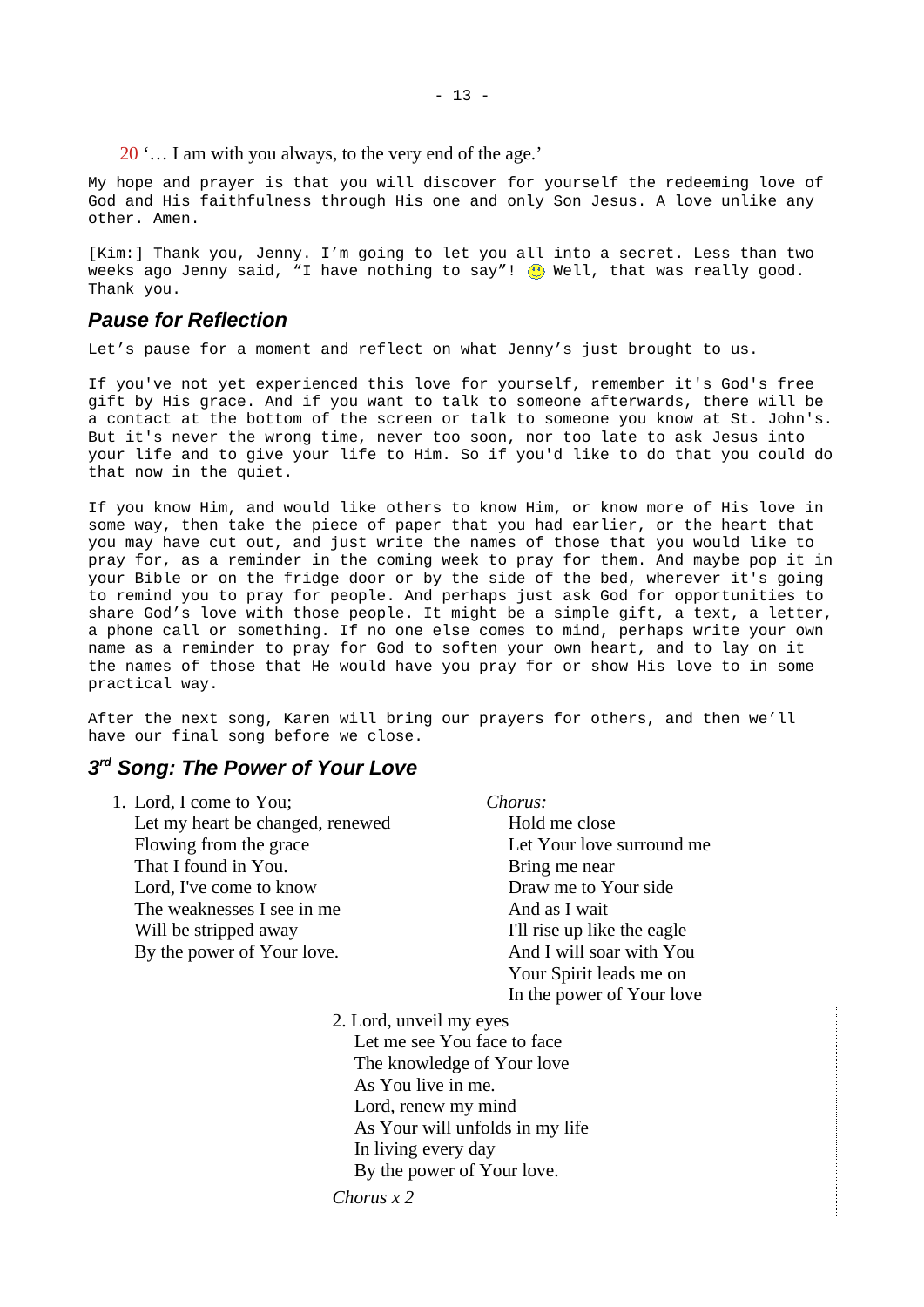### <span id="page-13-1"></span>*Intercessions*

[Karen:] Let us pray.

Thank You that You are a God of love, love that knows no bounds, love that sent Your Son to the Cross that we might have life, love that forgives. Help us to live our lives according to the plans and purposes You have for us. Help us to give our lives away generously to those around us, but particularly to those that we have written down on our hearts today.

Thank You that You are a God of compassion. Father, we think of all those who have lost loved ones during this pandemic, for anyone who is struggling in any way. And we think about them now. May they they know Your loving arms around them and Your Spirit strengthening them day by day.

Thank You that You are a God of mercy. Father, we pray for all those who are not only dealing with a pandemic, but also living in conflict zones. We pray particularly for children living in fear every day; and for many, that is all the life they have ever known. There may be particular parts of the world which are on Your heart this morning, and we lift them in prayer now. I pray for Afghanistan, Republic of Congo, Iraq, Mali, Nigeria, Somalia, Southern Sudan, Syria, Yemen, and so many more places that are under war conditions. Lord, have mercy.

We thank You that You are a God of justice. Father, we pray for governments around the world, that they would be just and equitable. Father God, we pray that You would raise up Your peacemakers and bring peace. We pray for our government, and give our ministers sound minds and honest hearts, and guide them in all the difficult decisions that they are having to make day in day out. Pour out Your Spirit on our land. May Your Kingdom come, Your will be done.

We thank You that You are a God of promise. And as You call us to go, You promise that You will be with us always. We pray that wherever we go, those we meet will meet with You, in us, to the glory of Your name. Amen.

And as we just reflect on all the things that we've seen and heard this morning, about this great God of love, we have our final song, *Here is Love*.

# <span id="page-13-0"></span>*4 th Song: Here Is Love*

| 1. Here is love, vast as the ocean,  | 2. On the mount of crucifixion,        |
|--------------------------------------|----------------------------------------|
| Loving-kindness as the flood,        | Fountains opened deep and wide;        |
| When the Prince of Life, our Ransom, | Through the floodgates of God's mercy  |
| Shed for us His precious blood.      | Flowed a vast and gracious tide.       |
| Who His love will not remember?      | Grace and love, like mighty rivers,    |
| Who can cease to sing His praise?    | Poured incessant from above,           |
| He can never be forgotten,           | And heaven's peace and perfect justice |
| Throughout Heaven's eternal days.    | Kissed a guilty world in love.         |
|                                      |                                        |

3. In Thy truth Thou dost direct me By Thy Spirit, Through Thy Word, And Thy grace my need is meeting As I trust in Thee my Lord. Of Thy fullness Thou art pouring Thy great love and power on me With out measure, full and boundless, Drawing out My heart to Thee.